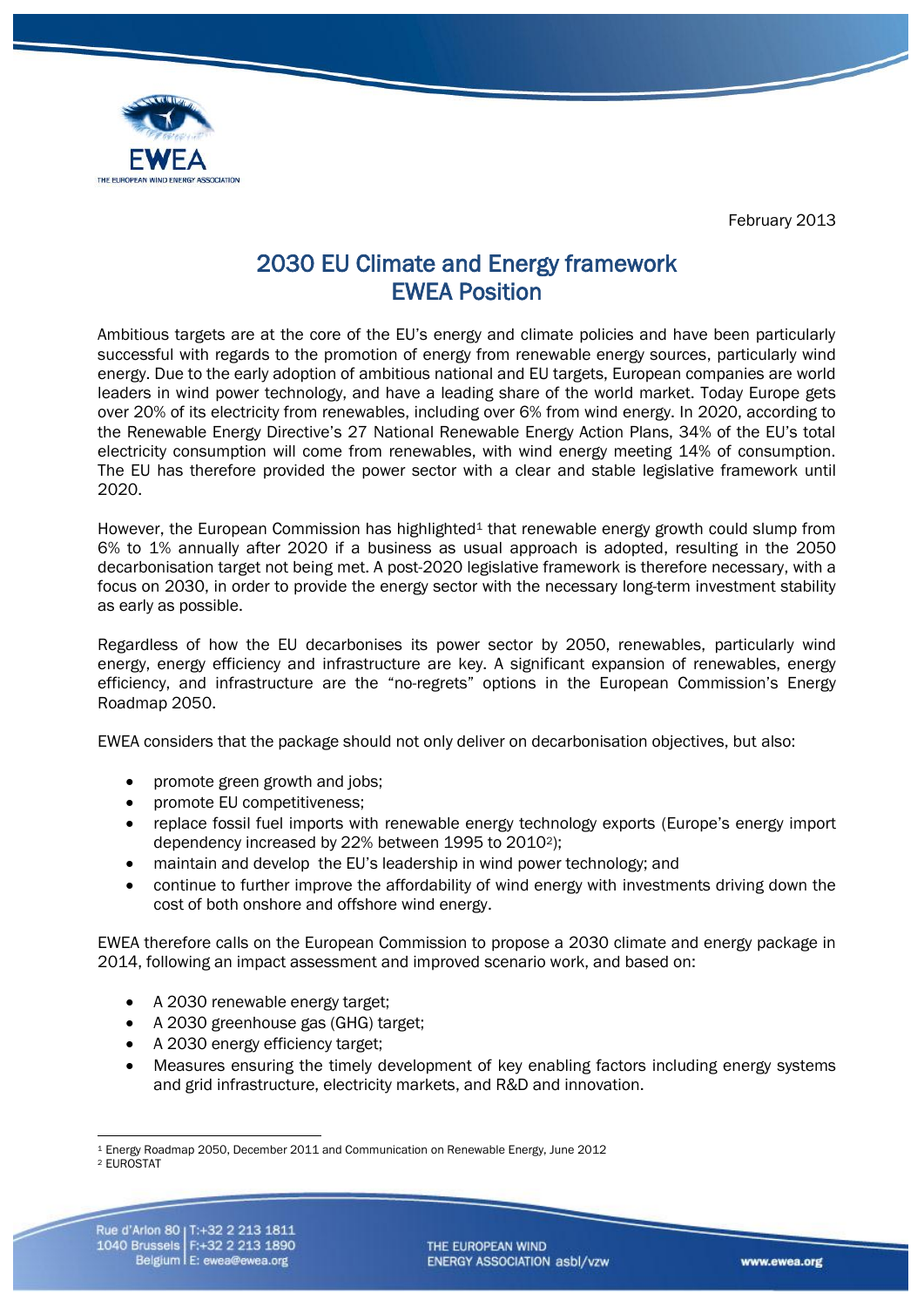# A 2030 climate and energy framework based on ambitious and binding targets for renewable energy, GHG emissions and efficiency

A package approach, based on mutually reinforcing GHG emissions reductions, renewable energy and efficiency targets, should be proposed by the European Commission. In such a framework, carbon pricing mediates the economy-wide action, renewables deployment targets reduce long-term costs and enable the timely scale-up of a broad range of new technologies, particularly onshore and offshore wind, and efficiency policy unlocks the energy efficiency potential blocked by non-economic barriers.

### An ambitious and binding 2030 target for renewable energy

Targets have unambiguously been the key success-factor of the EU's renewable energy policy, and this should continue post-2020. While specific renewable energy policies may have an additional shortterm cost, the long-term costs of decarbonisation will be lower as targets will drive innovation and deployment of a sufficiently broad portfolio of renewable energy technologies in the timeframe to 2050. Today onshore wind energy is well placed as one of the cheaper renewable electricity technologies. If the right framework for 2030 is set, the success of onshore wind in bringing down costs will be replicated offshore. Furthermore, renewable energy policy is not only about decarbonisation: it also promotes energy security, green growth and jobs and industrial and technology leadership in technologies in which Europe excels and needs to keep a competitive edge , such as onshore and offshore wind power.

A renewable energy target for 2030 will stabilise the market and facilitate the achievement of the existing 2020 targets by signalling to investors that renewable energy is considered a long-term priority for the EU, as highlighted in the European Commission's 2050 Energy Roadmap. By allowing more recently developed technologies, such as offshore wind, to continue the reduction in the emissions trajectory after 2030, it will also avoid a fossil fuel lock in, which would put at risk the achievement of the ETS cap at lowest cost. It should be noted that a renewable energy target does not mean a continuation of support mechanisms for all renewable technologies. Investments made possible by well-designed support mechanisms help drive down costs – both capital expenditure and the cost of capital - and will enable on-going reduction, and ultimately remove the need for specific support. Well-designed renewable energy support mechanisms also promote cost reduction by encouraging innovation and economies of scale.

# An ambitious and binding GHG target

An ambitious and binding GHG target should be set for 2030 to ensure the EU is on the optimal pathway to 80-95% GHG reductions by 2050, as agreed by EU Heads of State and Government<sup>3</sup>. As for 2020, this target should be divided between ETS and non-ETS sectors. However, given the importance of the ETS as a key tool to drive emissions reductions in the long-term, the 2030 GHG target should provide a structurally sound ETS, including an increase in the EU domestic greenhouse gas reduction to 30% in 2020, and an increase of the annual linear reduction factor.

# Energy Efficiency

<u>.</u>

A 2030 binding energy efficiency target will allow the EU to unlock the cost-effective energy efficiency potential which is blocked by non-economic barriers and cannot be unlocked by carbon pricing only.

Renewable energy targets and the ETS are mutually supportive: reducing GHGs is complex and challenging and requires more than one tool. Betting on one policy instrument, which still needs to show itself as an effective and efficient instrument for driving investments, would be a risky strategy. It is not apparent how an ETS-only approach could drive investments in a sufficiently wide range of renewable energy technologies, or facilitate sufficient levels of investments in infrastructure and the wider electricity system in order to decarbonise the power sector by 2050. A framework with more targeted support reduces cost and policy risk<sup>4</sup> and thereby enables a more cost-effective decarbonisation.

The ETS cap and renewable and efficiency targets should be set at a coordinated level and aligned, as was the case for the 2020 targets, in order to work in a coherent and concerted way, underpinning and mutually supportive.

<sup>3</sup> EU Council 2009, Council of the European Union 15265/09, 30 October 2009

<sup>4</sup> E3G 2012. Risk managing cost-effective decarbonisation of the power sector in Great Britain